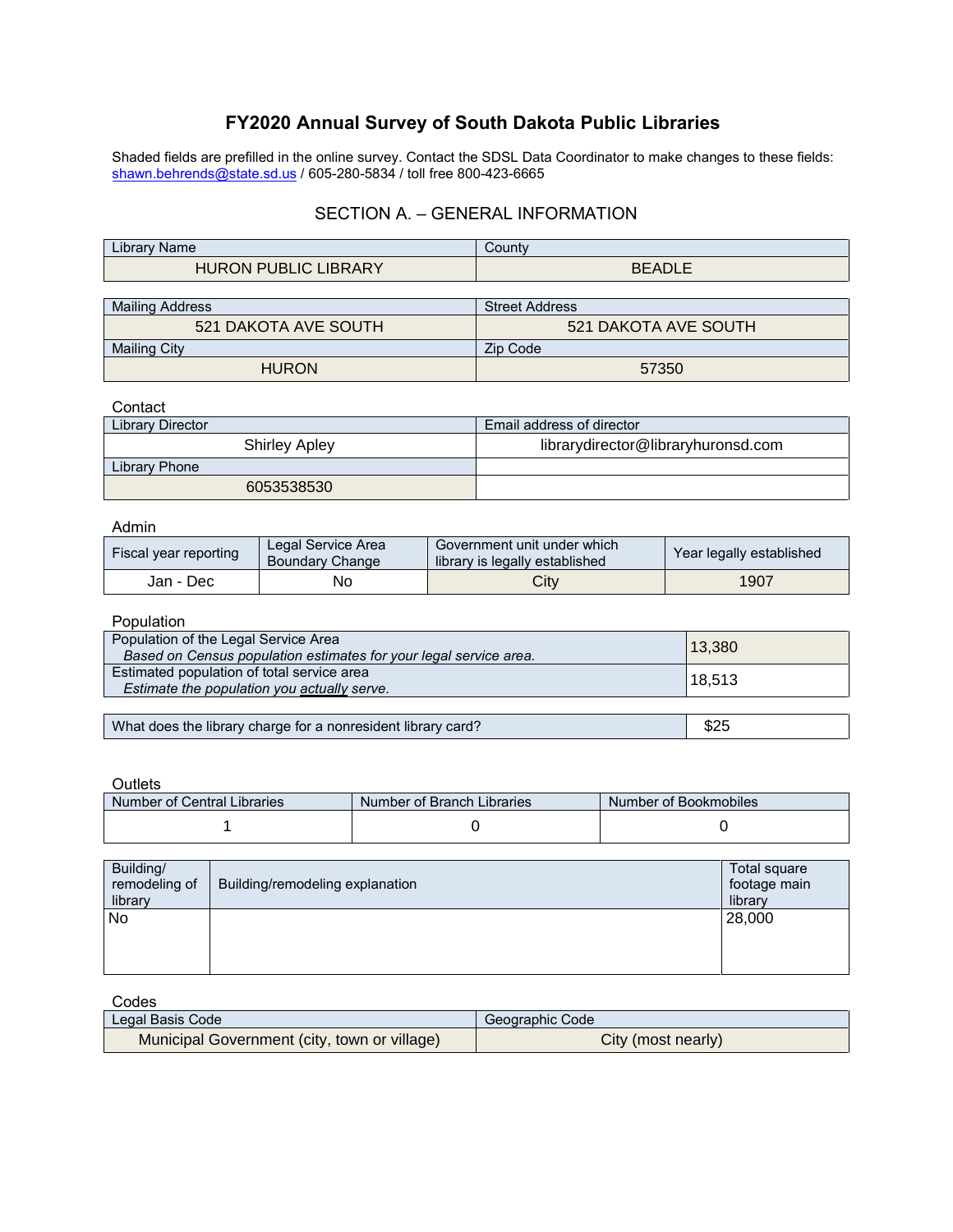#### Library Hours - *Public service hours of the main branch.*

|           | Open | Close                     | <b>Total hours</b> |
|-----------|------|---------------------------|--------------------|
| Sunday    |      |                           | N/A                |
| Monday    | 9:00 | 8:00                      | 11.00              |
| Tuesday   | 9:00 | 8:00                      | 11.00              |
| Wednesday | 9:00 | 8:00                      | 11.00              |
| Thursday  | 9:00 | 8:00                      | 11.00              |
| Friday    | 9:00 | 5:00                      | 8.00               |
| Saturday  | 9:00 | 5:00                      | 8.00               |
|           |      |                           |                    |
|           |      | Total hours open per week | 60.00              |

## SECTION C. -- PERSONNEL

Head Librarian

| <b>Head Librarian</b> | <b>Current Annual</b><br>Salary | Hours worked per<br>week by head<br>librarian | Highest education level<br>achieved by head librarian | Total number of<br>years head<br>librarian has<br>worked in the field |
|-----------------------|---------------------------------|-----------------------------------------------|-------------------------------------------------------|-----------------------------------------------------------------------|
|                       | 80.497.00                       | 40                                            | <b>Masters of Library Science</b>                     | 46                                                                    |

#### Other Librarians

| Total number of OTHER | Total number of OTHER      | Total hours worked per | Total paid librarians FTE |
|-----------------------|----------------------------|------------------------|---------------------------|
| paid librarians       | librarians worked per week | week-ALL librarians    |                           |
|                       | 240                        | 280                    | 7.00                      |

### All Other Paid Staff

| Total number of all other<br>paid staff | Total number of all other<br>paid staff hours worked per   All other paid staff FTE<br>week |      | Total paid employees FTE |
|-----------------------------------------|---------------------------------------------------------------------------------------------|------|--------------------------|
|                                         | 200                                                                                         | 5.00 | 12.00                    |

### Staff paid by non-library sources

| Number of staff paid from<br>other sources | Non-library pay sources | Average hours/week by staff<br>paid by non-library source |
|--------------------------------------------|-------------------------|-----------------------------------------------------------|
|                                            | N/A                     |                                                           |

Volunteers

| Total number of volunteers |  | Average number of hours worked by<br>volunteers per week | 15.C |
|----------------------------|--|----------------------------------------------------------|------|
|----------------------------|--|----------------------------------------------------------|------|

### ALA-MLS Librarians

| Total number of ALA-MLS librarians | Hours worked per week - ALA-<br><b>MLS</b> librarians | <b>FTE librarians ALA-MLS librarians</b> |
|------------------------------------|-------------------------------------------------------|------------------------------------------|
|                                    | 160                                                   | 4.00                                     |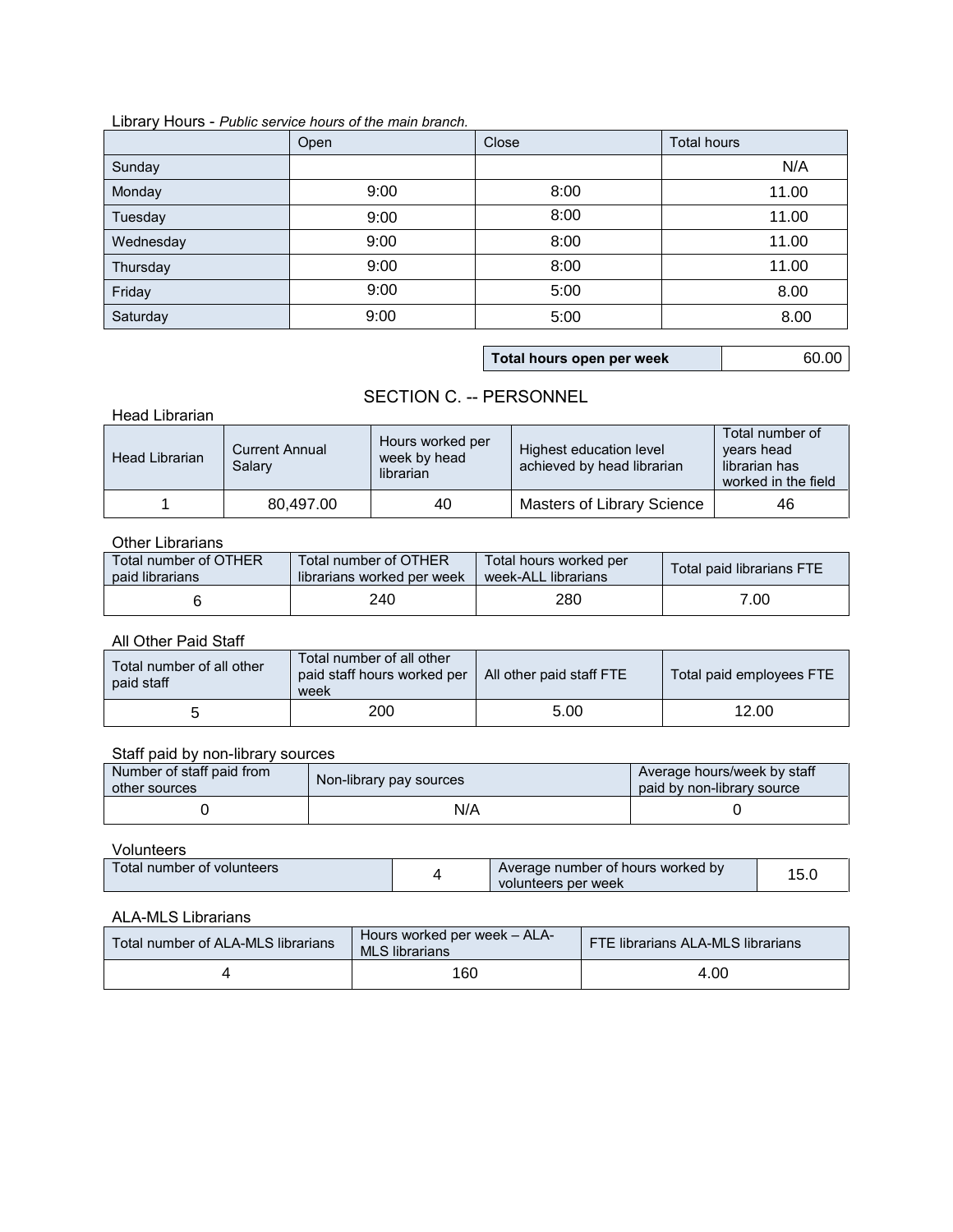### SECTION D -- INCOME

## Operating Income received during fiscal year

| Operating income - City/Town                                  | \$843,388 |
|---------------------------------------------------------------|-----------|
| Operating income - County                                     | \$0       |
| Operating income - School District                            | \$0       |
| Operating income – Tribal Appropriation                       | \$0       |
| Operating income - College Appropriation                      | \$0       |
| Operating income - Other Contracts (other libraries or towns) | \$0       |
| <b>Local Government Revenue</b>                               | \$843,388 |
| <b>State Appropriations</b>                                   | \$0       |
| Federal Income                                                | \$0       |
| What amount of federal operating income is from LSTA grants?  |           |
| <b>Other Operating Income</b>                                 | \$55,963  |
| <b>Total Operating Income</b>                                 | \$899,351 |

## Capital Income

| <b>Total Operating Income</b>     | \$899,351 |
|-----------------------------------|-----------|
| Capital Income                    |           |
| Local government capital income   | \$0       |
| State government capital income   | \$0       |
| Federal government capital income | \$0       |
| Other capital income              | \$0       |
| <b>Total capital income</b>       | \$0       |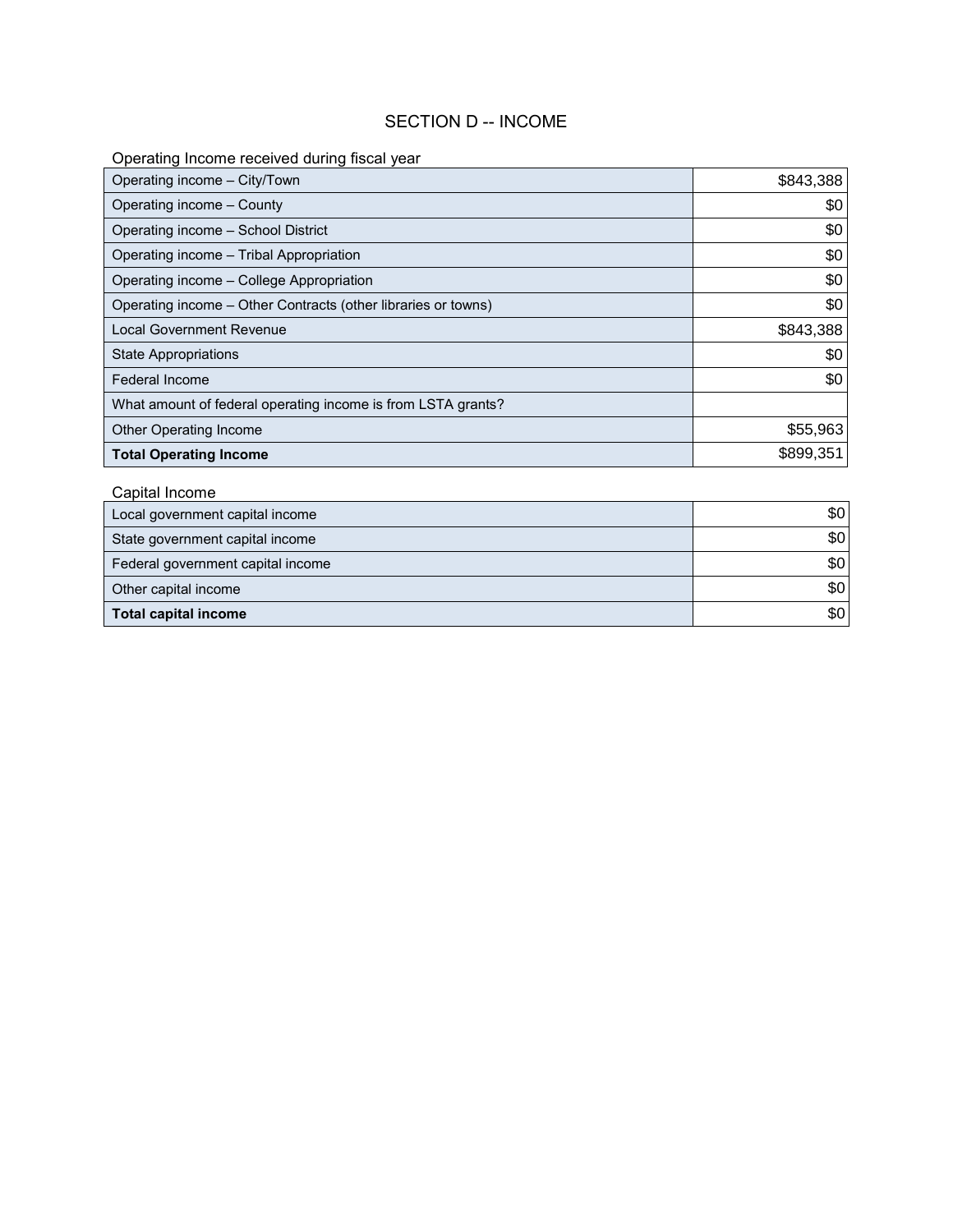## SECTION E -- EXPENDITURES

| <b>Staff Expenditures</b>            |           |
|--------------------------------------|-----------|
| Salaries and Wages for Library Staff | \$467,786 |
| Total employee benefits              | \$107,186 |
| Total all salaries and benefits      | \$574.972 |

| Total employee benefits                                                                                                                                                                        |                                                                                                | \$107,186 |
|------------------------------------------------------------------------------------------------------------------------------------------------------------------------------------------------|------------------------------------------------------------------------------------------------|-----------|
| Total all salaries and benefits                                                                                                                                                                |                                                                                                | \$574,972 |
|                                                                                                                                                                                                |                                                                                                |           |
| <b>Collection Expenditures</b>                                                                                                                                                                 |                                                                                                |           |
| Print materials expenditures                                                                                                                                                                   |                                                                                                | \$93,278  |
| Electronic materials expenditures                                                                                                                                                              |                                                                                                | \$29,385  |
| Other materials expenditures                                                                                                                                                                   |                                                                                                | \$21,920  |
| Total expenditures for library materials                                                                                                                                                       |                                                                                                | \$144,583 |
| <b>Other Operating Expenditures</b>                                                                                                                                                            |                                                                                                |           |
| All other operating expenditures                                                                                                                                                               |                                                                                                | \$92,319  |
|                                                                                                                                                                                                |                                                                                                |           |
|                                                                                                                                                                                                | <b>Total operating expenditures</b>                                                            | \$811,874 |
|                                                                                                                                                                                                |                                                                                                |           |
| If there is a large difference between total operating<br>income and total operating expenditures, please<br>provide an explanation for the difference and what<br>happens to unspent revenue. | Due to a reduced budget and the pandemic our<br>expenditures were less than the previous year. |           |
| <b>Capital Expenditures</b>                                                                                                                                                                    |                                                                                                |           |
| Capital expenditures on facility                                                                                                                                                               |                                                                                                | \$0       |

| <b>Other Operating Expenditures</b> |
|-------------------------------------|
|                                     |

| All other operating expenditures | ጦጣ<br>$\Omega$<br>992.319 |
|----------------------------------|---------------------------|
|                                  |                           |

| If there is a large difference between total operating<br>income and total operating expenditures, please<br>provide an explanation for the difference and what | Due to a reduced budget and the pandemic our<br>expenditures were less than the previous year. |
|-----------------------------------------------------------------------------------------------------------------------------------------------------------------|------------------------------------------------------------------------------------------------|
| happens to unspent revenue.                                                                                                                                     |                                                                                                |
|                                                                                                                                                                 |                                                                                                |

| <b>Capital Expenditures</b>        |          |
|------------------------------------|----------|
| Capital expenditures on facility   | ا 30     |
| Capital expenditures on technology | \$26,750 |
| Other capital expenditures         | \$0 I    |
| <b>Total Capital Expenditures</b>  | \$26,750 |

**Total Expenditures** \$838,624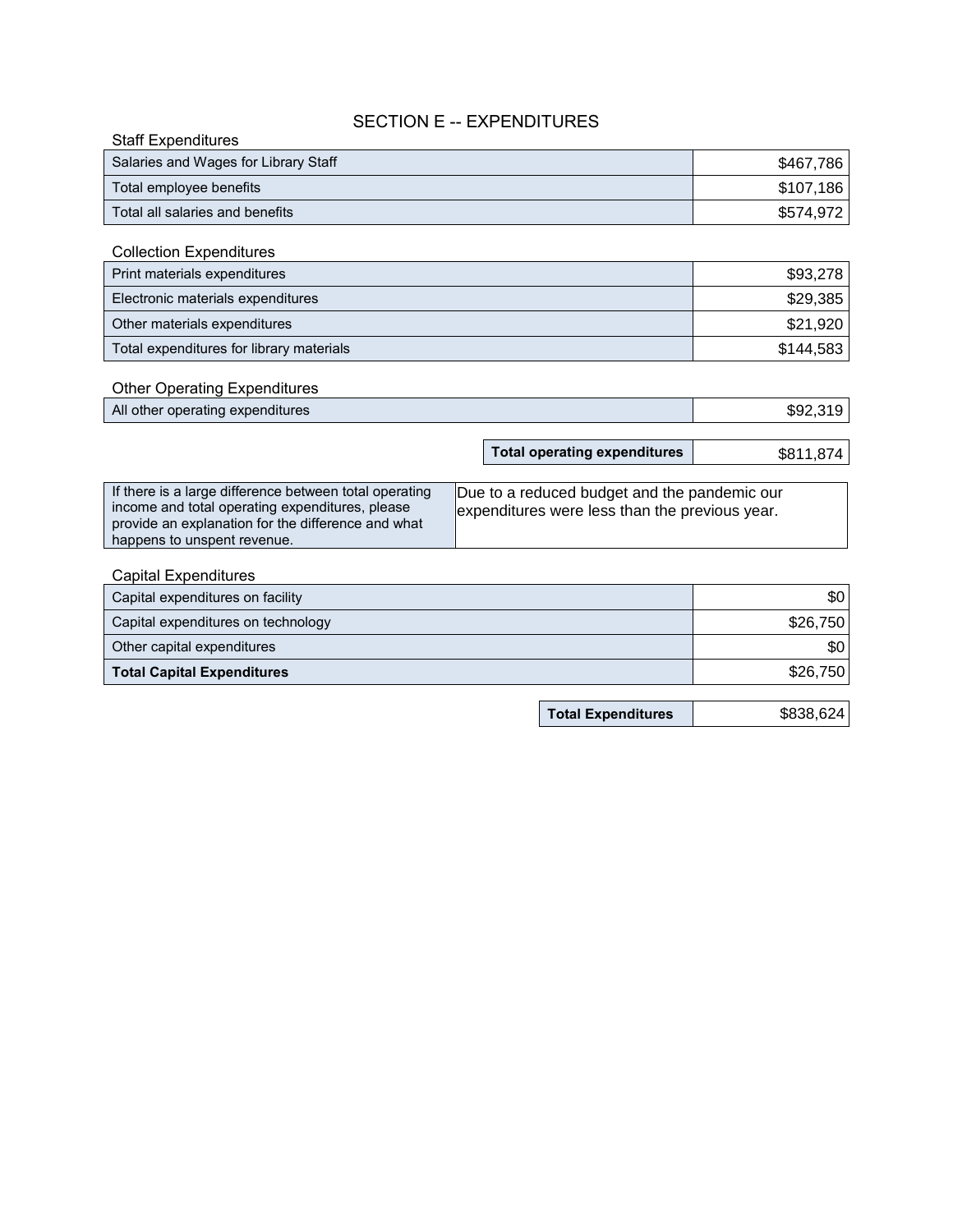## SECTION F – LIBRARY HOLDINGS

| Books (print)                               | 70,036 |
|---------------------------------------------|--------|
|                                             |        |
| Ebooks accessed through SDTG                | 25,936 |
| Other ebooks units* owned, leased, licensed | 27,731 |
| Total Ebooks                                | 53,667 |

## **Subscriptions**

| Current print serial subscriptions |  |
|------------------------------------|--|
|------------------------------------|--|

# Audio, Video, Other

| Ebooks accessed through SDTG                               | 25,936  |
|------------------------------------------------------------|---------|
| Other ebooks units* owned, leased, licensed                | 27,731  |
| <b>Total Ebooks</b>                                        | 53,667  |
| Subscriptions                                              |         |
| Current print serial subscriptions                         | 112     |
| Audio, Video, Other                                        |         |
| Audio - physical units*                                    | 4,080   |
| Audio - downloadable units* accessed through SDTG          | 9,812   |
| Other downloadable audio units* owned, leased, or licensed | 7,276   |
| Total downloadable audio                                   | 17,088  |
| Video - physical units*                                    | 3,664   |
| Video - downloadable units*                                | 113     |
| Other (films, multimedia kits, maps)                       | 152     |
| Electronic Collections (Databases)                         |         |
| Local/other licensed electronic collections (databases)    | 10      |
| State licensed electronic collections (databases)          | 59      |
| Total licensed electronic collections (databases)          | 69      |
|                                                            |         |
| <b>Total Holdings</b>                                      | 148,981 |

## Electronic Collections (Databases)

| Local/other licensed electronic collections (databases) | 10 l |
|---------------------------------------------------------|------|
| State licensed electronic collections (databases)       | 59   |
| Total licensed electronic collections (databases)       | 69   |

| <b>Total Holdings</b> | 148,981 |
|-----------------------|---------|
|-----------------------|---------|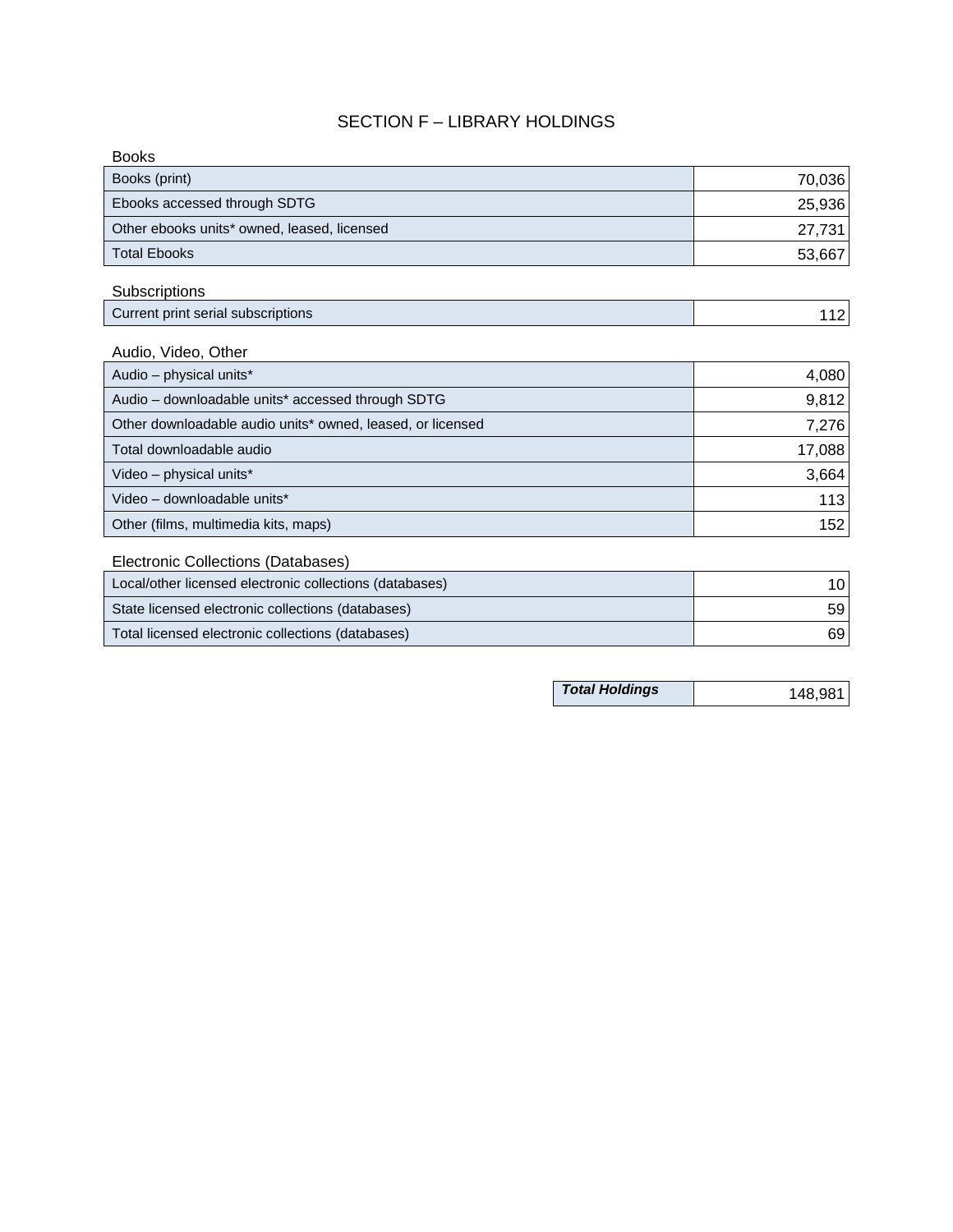## SECTION G – SERVICE ACTIVITIES

Supplemental COVID Questions - PLS FY2020 federal supplemental data elements regarding library operations during COVID-19 pandemic

| 510 Were any of the library's outlets physically closed to the public for any period of time due to the<br>Coronavirus (COVID-19) pandemic?                                                            | Yes                 |
|--------------------------------------------------------------------------------------------------------------------------------------------------------------------------------------------------------|---------------------|
| 511 Did library staff continue to provide services to the public during any portion of the period when the<br>building was physically closed to the public due to the Coronavirus (COVID-19) pandemic? | Yes                 |
| 512 Did the library add or increase access to electronic collection materials due to the Coronavirus<br>(COVID-19) pandemic?                                                                           | <b>No</b>           |
| 513 Did the library allow users to complete registration for library cards online without having to come to<br>the library before the Coronavirus (COVID-19) pandemic?                                 | Yes                 |
| 514 Did the library allow users to complete registration for library cards online without having to come to<br>the library during the Coronavirus (COVID-19) pandemic?                                 | Yes                 |
| 515 Did the library provide reference service via the Internet or telephone when the building was<br>physically closed to the public during the Coronavirus (COVID-19) pandemic?                       | Yes                 |
| 516 Did the library provide 'outside' service for circulation of physical materials at one or more outlets<br>during the Coronavirus (COVID-19) pandemic?                                              | Yes                 |
| 517 Did the library provide live, virtual programs via the Internet during the Coronavirus (COVID-19)<br>pandemic?                                                                                     | Yes                 |
| 518 Did the library create and provide recordings of program content via the Internet during the<br>Coronavirus (COVID-19) pandemic?                                                                   | Yes                 |
| 519 Did the library provide Wi-Fi Internet access to users outside the building at one or more outlets<br>before the Coronavirus (COVID-19) pandemic?                                                  | Yes                 |
| 520 Did the library intentionally provide Wi-Fi Internet access to users outside the building at one or more<br>outlets during the Coronavirus (COVID-19) pandemic?                                    | Yes                 |
| 521 Did the library increase access to Wi-Fi Internet access to users outside the building at one or more<br>outlets during the Coronavirus (COVID-19) pandemic?                                       | Yes                 |
| 522 Did library staff work for other government agencies or nonprofit organizations instead of, or in<br>addition to, their normal duties during the Coronavirus (COVID-19) pandemic?                  | No                  |
|                                                                                                                                                                                                        |                     |
| <b>Library Service Indicators</b>                                                                                                                                                                      |                     |
| Registered users                                                                                                                                                                                       | 4,979               |
| Annual total attendance in the library                                                                                                                                                                 | 23,701              |
| Attendance reporting method                                                                                                                                                                            | <b>Annual Count</b> |
| Annual total reference transactions completed                                                                                                                                                          | 2,968               |
| Reference transactions reporting method                                                                                                                                                                | <b>Annual Count</b> |
| <b>Collection Use</b><br><b>Circulation of Physical Materials</b>                                                                                                                                      |                     |
| <b>Books</b>                                                                                                                                                                                           | 97,452              |
| Magazines and other print items not included above                                                                                                                                                     | 809                 |
| Non print physical items                                                                                                                                                                               | 15,592              |
| <b>Total Physical Item Circulation</b>                                                                                                                                                                 | 113,853             |
| <b>Circulation of Electronic Materials</b>                                                                                                                                                             |                     |
| Ebooks                                                                                                                                                                                                 | 9,221               |
| Audiobooks (and music)                                                                                                                                                                                 | 2,308               |
| Video                                                                                                                                                                                                  | 100                 |
| Use (circulation) of Electronic Materials                                                                                                                                                              | 11,629              |

#### Library Service Indicators

| Registered users                              | 4,979        |
|-----------------------------------------------|--------------|
| Annual total attendance in the library        | 23,701       |
| Attendance reporting method                   | Annual Count |
| Annual total reference transactions completed | 2,968        |
| Reference transactions reporting method       | Annual Count |

#### Collection Use

### Circulation of Physical Materials

| <b>Books</b>                                       | 97,452  |
|----------------------------------------------------|---------|
| Magazines and other print items not included above | 809     |
| Non print physical items                           | 15,592  |
| <b>Total Physical Item Circulation</b>             | 113,853 |
| <b>Circulation of Electronic Materials</b>         |         |
| <b>Ebooks</b>                                      | 9,221   |
| Audiobooks (and music)                             | 2,308   |
| Video                                              | 100     |
| Use (circulation) of Electronic Materials          | 11,629  |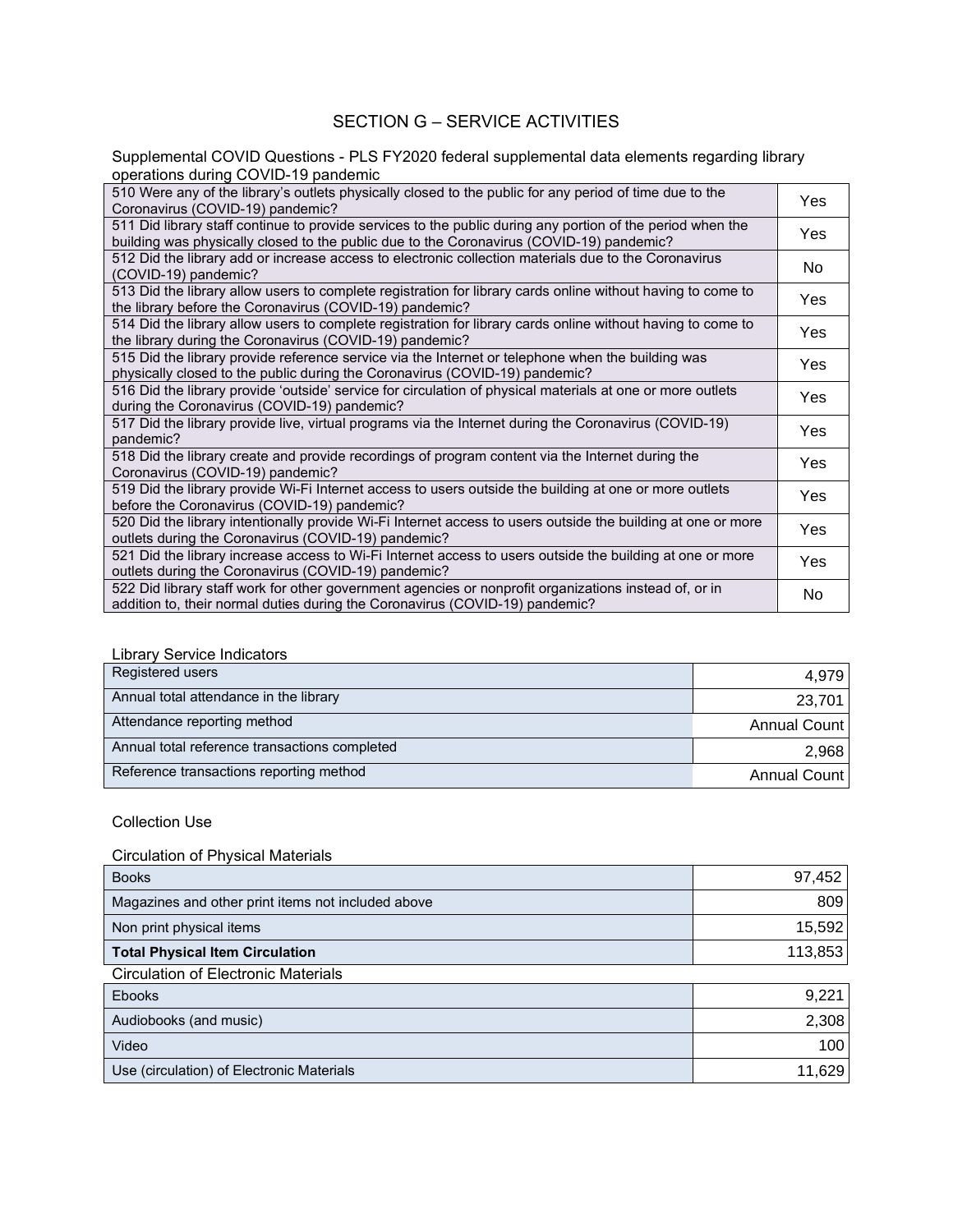Electronic Collection (database) Use

| SDSL-provided electronic collections use              | 1.120  |
|-------------------------------------------------------|--------|
| Other electronic collection use                       | 86.088 |
| <b>Successful Retrieval of Electronic Information</b> | 87.208 |

| Other electronic collection use                         | 86,088  |
|---------------------------------------------------------|---------|
| <b>Successful Retrieval of Electronic Information</b>   | 87,208  |
|                                                         |         |
| <b>Total Circulation of Materials</b>                   | 125,482 |
| How many of Total Circulation are children's materials? | 41,484  |
| <b>Total Electronic Content Use</b>                     | 98,837  |
| <b>Total Collection Use</b>                             | 212,690 |

## Library Programs

Library Programs – In-person and Live (synchronous) Virtual

|                           | <b>Library Programs</b> | <b>Library Program Attendance</b> |
|---------------------------|-------------------------|-----------------------------------|
| --Birth thru PreK         | 63                      | 2,031                             |
| -Kindergarten thru age 11 | 200                     | 6,770                             |
| Children Ages 0-11        | 263                     | 8,801                             |
| Young Adult Ages 12-18    | 90                      | 2,383                             |
| Adult Ages 19 and over    | 122                     | 3,782                             |
| <b>Total</b>              | 475                     | 14,966                            |

### Recorded Programs (synchronous)

| Total on-demand views of live virtual programs                | -11    |
|---------------------------------------------------------------|--------|
| Total recordings of program content (not live) (asynchronous) | -11    |
| Total views of recorded program content                       | 15,024 |
| Passive Program Activities                                    |        |
| How many passive activities were offered?                     | 317    |
| Approximately how many patrons took part in these activities? | 9,978  |
| One-to-One Programs / Summer Reading                          |        |
| How many one-to-one program sessions did the library conduct? | 44     |

## Passive Program Activities

| How many passive activities were offered?                     | 317   |
|---------------------------------------------------------------|-------|
| Approximately how many patrons took part in these activities? | 9,978 |

## One-to-One Programs / Summer Reading

| How many one-to-one program sessions did the library conduct? | $\mathcal{A}$ |
|---------------------------------------------------------------|---------------|
|---------------------------------------------------------------|---------------|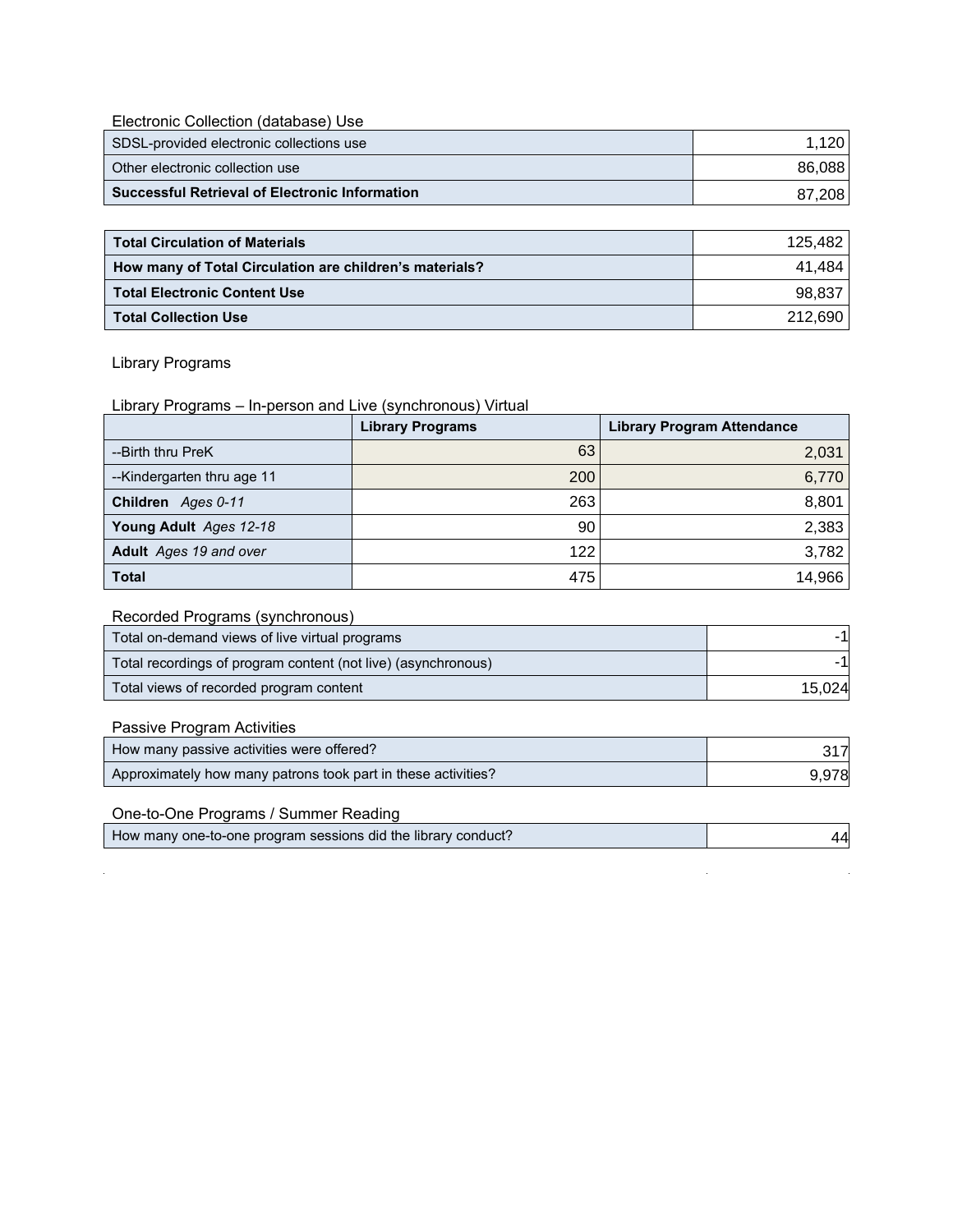| Internet |
|----------|
|----------|

| Total number of Internet computers for use by general public               |  | 29                  |
|----------------------------------------------------------------------------|--|---------------------|
| Annual number of public access/ internet use sessions (30-minute sessions) |  | 2,024               |
| Does the library offer public Wi-Fi service?                               |  | Yes                 |
| Annual wireless sessions                                                   |  | 3,425               |
| URL of the library's webpage                                               |  | library.huronsd.com |
| <b>Annual Website Visits</b>                                               |  | 35,453              |
| Does the library actively maintain a social media presence?                |  | Yes                 |

Library Policies and Practices

| Does the library charge fines for overdue materials?              | Yes                    |
|-------------------------------------------------------------------|------------------------|
| What automation system do you use?                                | Atriuum - Book Systems |
| If you have an automated system, is it connected to the internet? | Yes, available online  |

#### Resource Sharing / Interlibrary Loan

|                    | Received from/ borrowed from<br>other libraries | Provided/sent/loaned to other<br>libraries |
|--------------------|-------------------------------------------------|--------------------------------------------|
| Out-of-state total |                                                 |                                            |
| In-state total     | 292                                             | 242                                        |
| ∣ Total ILLs       | 292                                             | 242                                        |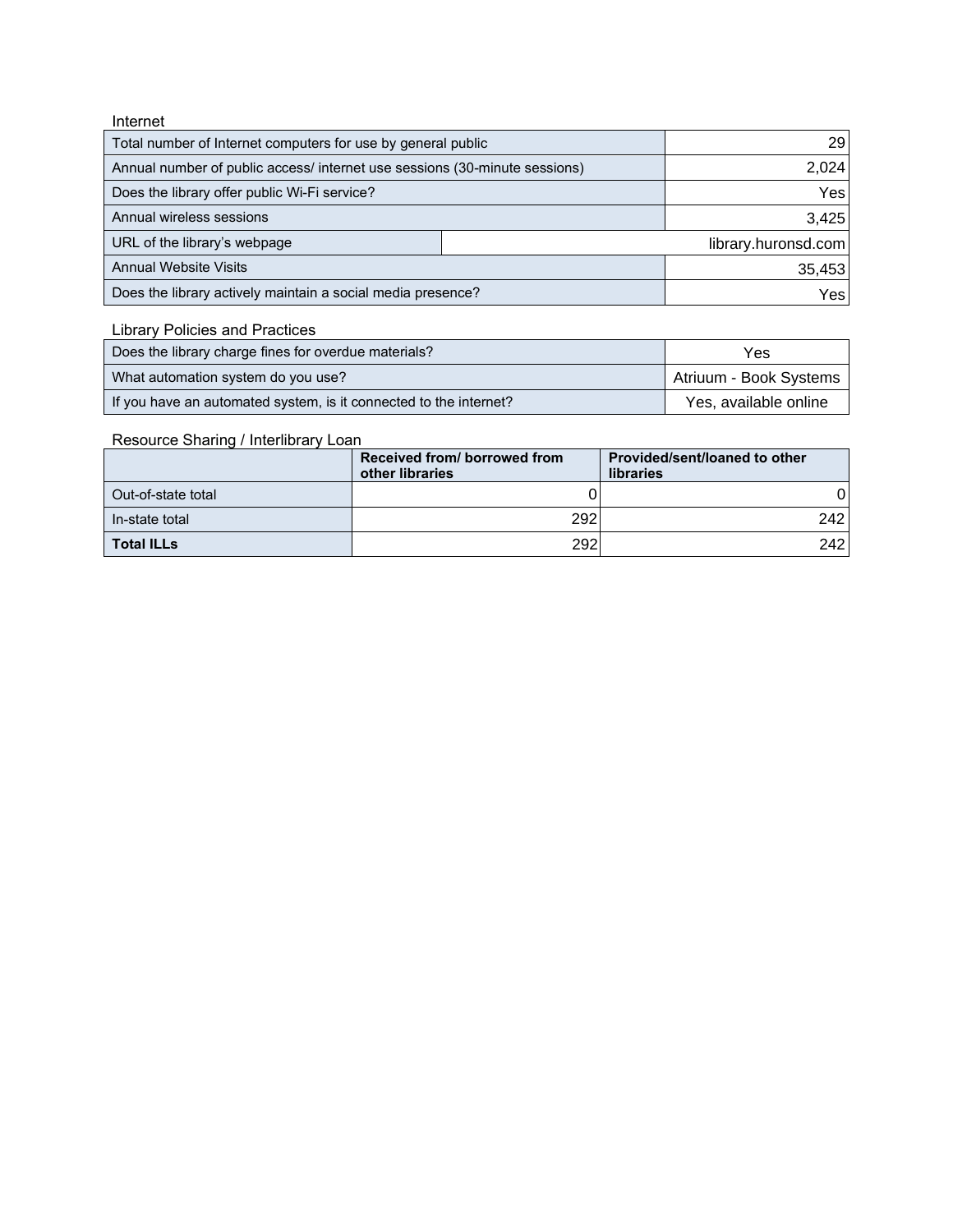## SECTION H – LIBRARYTRUSTEES

Library Board Members

| Name                | Address                                     | <b>Office Held</b> | Term<br><b>Expires</b> |
|---------------------|---------------------------------------------|--------------------|------------------------|
| Levi Kary           | 1455 Ohio Ave SW, Huron, SD 57350           | President          | 2022                   |
| Dennis Olson        | 1908 Lampert DR, Huron, SD 57350            | Vice President     | 2021                   |
| Barbara Blaedorn    | 1371 3rd ST SW, Huron, SD 57350             | Trustee            | 2023                   |
| Dave Wright         | 500 4th ST NE, E HWY 14, Huron, SD<br>57350 | Trustee            | 2022                   |
| <b>Bridget Carr</b> | 780 Illinois Ave SW Huron, SD 57350         | <b>Trustee</b>     | 2021                   |
| <b>Rich Bragg</b>   | 1825 Cardinal Lane Huron, SD 57350          | City Council Rep.  | 2021                   |
|                     |                                             |                    |                        |
|                     |                                             |                    |                        |
|                     |                                             |                    |                        |
|                     |                                             |                    |                        |
|                     |                                             |                    |                        |

#### Library Board Information

| Trustee meetings held per year                                       | Monthly                             |
|----------------------------------------------------------------------|-------------------------------------|
| Trustees appointed by what governing body?                           | <b>City Council</b>                 |
| Trustee meeting schedule                                             | Fourth Tuesday of the month at 5 pm |
| Date of last public library board meeting                            | 2021-01-26                          |
| Are you aware of and do you comply with the SD Open Meetings<br>law? | Yes                                 |

| Friends of the Library / Library Foundation            |                                         |
|--------------------------------------------------------|-----------------------------------------|
| Does your library have a Friends of the Library group? | Yes                                     |
| President's name and address                           | Sherry Fuglsang, 577 Idaho SD Huron, SD |
| Does you library had a Library Foundation?             | N٥                                      |
| President's name and address                           |                                         |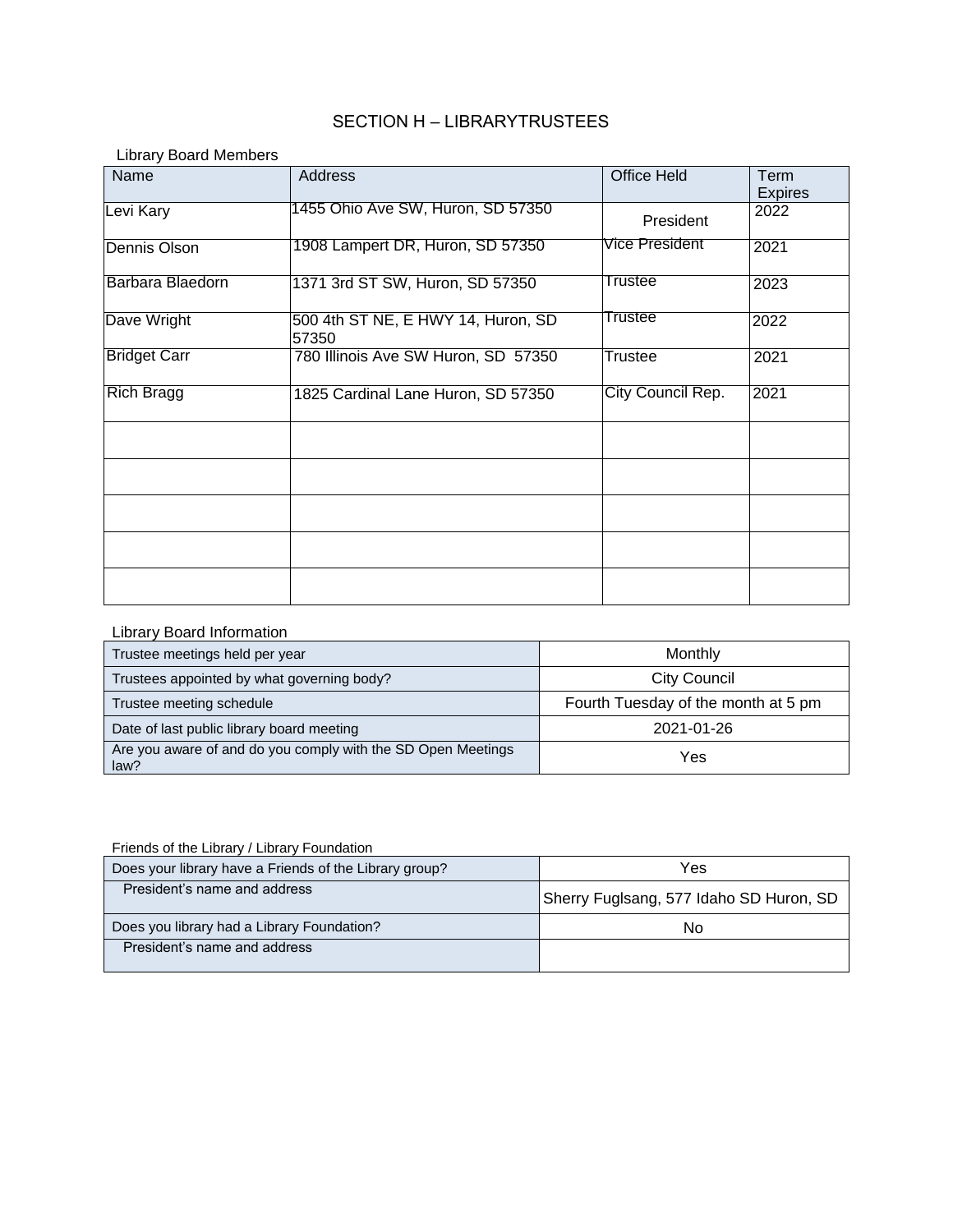## SECTION I-J. – STANDARDS / POLICIES / EVENTS / SURVEY CONTACTS

#### Supplemental questions

| <b>Library Strategic Plan</b>                                                                                                                                                                                                                                                                                                                   |               |                         |
|-------------------------------------------------------------------------------------------------------------------------------------------------------------------------------------------------------------------------------------------------------------------------------------------------------------------------------------------------|---------------|-------------------------|
| When was the library's strategic plan last reviewed?                                                                                                                                                                                                                                                                                            |               | NA - no strategic plan  |
| If you have a strategic plan, do you have plans to update it?                                                                                                                                                                                                                                                                                   |               | NA - no strategic plan  |
| Would you and your library board be interested in a training to learn how to<br>write an effective library strategic plan?                                                                                                                                                                                                                      |               | Yes                     |
| <b>Library Technology Plan / Computers</b>                                                                                                                                                                                                                                                                                                      |               |                         |
| Has the library's tech plan been updated/reviewed/revised in the last three<br>years?                                                                                                                                                                                                                                                           |               | NA - no technology plan |
| What is the average age of the library's public computers?                                                                                                                                                                                                                                                                                      |               | 3-5 years old           |
| Have you installed any new computers in the last year?                                                                                                                                                                                                                                                                                          |               | No                      |
| Narrative listing any special events                                                                                                                                                                                                                                                                                                            |               |                         |
| We closed the library building due to a City mandate and went to curbside service and virtual<br>programming. All in all the staff did an excellent job of handling the situation. The public responded by<br>checking out a lot of material. We are hoping to go back to our normal schedule in September of 2021<br>depending on COVID spread |               |                         |
| Librarian or staff member completing the<br>survey                                                                                                                                                                                                                                                                                              | Shirley Apley |                         |
| President of Board of Trustees/ or Director of<br>Inetitution                                                                                                                                                                                                                                                                                   | Levi Kary     |                         |

| Librarian or staff member completing the<br>survey                   | <b>Shirley Apley</b> |
|----------------------------------------------------------------------|----------------------|
| President of Board of Trustees/ or Director of<br><b>Institution</b> | Levi Kary            |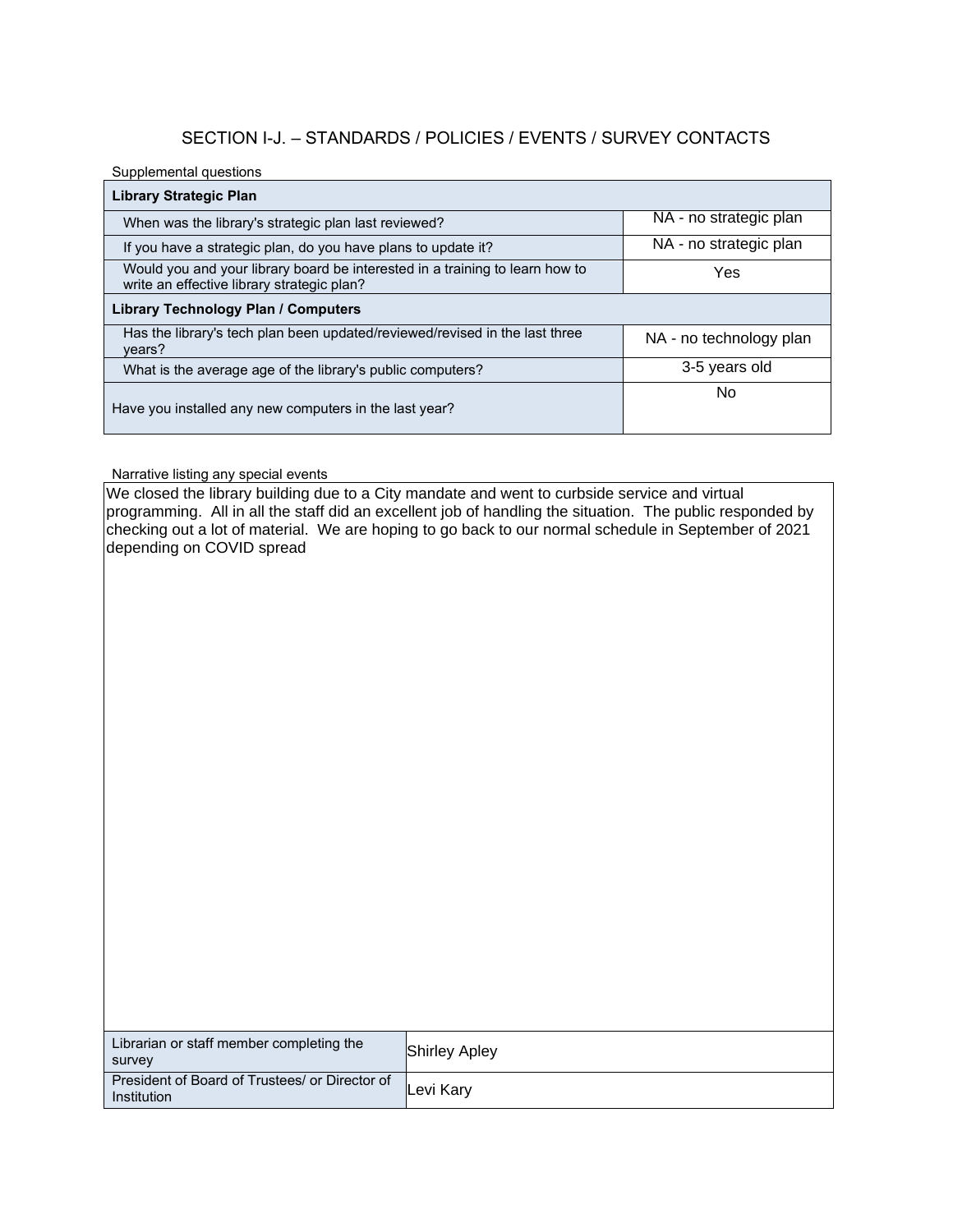#### SELECTED KEY RATIOS – FY 2020

| These are key ratios and percentages generated by the survey tool. Per<br>capita ratios are based on the population of the library's legal service area<br>(LSA)--the population of the geographic area that the library serves.*                                                                                                          | Your library<br>FY 2020 | Your library<br>FY 2019 | Statewide<br>average<br>FY 2019 |
|--------------------------------------------------------------------------------------------------------------------------------------------------------------------------------------------------------------------------------------------------------------------------------------------------------------------------------------------|-------------------------|-------------------------|---------------------------------|
| Population used for per capita ratios*<br>Per capita ratios: Divides the total monetary or service statistics by the<br>population served. This ratio helps you compare values among libraries of<br>different sizes.                                                                                                                      | 13,380                  | 13,696                  | 774,127                         |
| <b>Financial Measures</b>                                                                                                                                                                                                                                                                                                                  |                         |                         |                                 |
| Local government operating revenue per capita<br>All income from local government sources divided by LSA. This is the best<br>single measure of the library's local financial support.                                                                                                                                                     | \$63.03                 | \$68.73                 | \$34.97                         |
| Total operating revenue per capita<br>Includes income from state, federal, and miscellaneous sources.                                                                                                                                                                                                                                      | \$67.22                 | \$74.54                 | \$36.65                         |
| Total operating expenditures per capita                                                                                                                                                                                                                                                                                                    | \$60.68                 | \$67.05                 | \$35.10                         |
| <b>Collection expenditures per capita</b><br>This is the dollar amount spent per resident on new library materials.                                                                                                                                                                                                                        | \$10.81                 | \$11.54                 | \$4.33                          |
| <b>Service Measures</b>                                                                                                                                                                                                                                                                                                                    |                         |                         |                                 |
| Registered borrowers per capita**<br>The ratio of people registered to use library services. This can show what<br>ratio of the community are active library users if the library regularly<br>purges its files of inactive users.                                                                                                         | 0.37                    | 0.40                    | 0.48                            |
| Library visits per capita<br>The average number of library visits per resident. It is an indicator of<br>public awareness of library services.                                                                                                                                                                                             | 1.8                     | 5.7                     | 4.8                             |
| <b>Total circulation per capita</b><br>The average number of loans made to residents. Low circulation ratios<br>may be a result of low collection expenditures or indicate that the library<br>should evaluate the relevancy of its new materials purchases to<br>community needs.                                                         | 9.4                     | 7.3                     | 7.5                             |
| Public internet uses per capita<br>The average number of sessions (measured in 30 minute units) per<br>resident that the library's public computers were used.                                                                                                                                                                             | 0.2                     | 0.6                     | 1.2                             |
| <b>Collection and Circulation Ratios</b>                                                                                                                                                                                                                                                                                                   |                         |                         |                                 |
| <b>Circulation turnover</b><br>The number of circulation transactions divided by the total number of<br>items in the library's collection. It is an indicator of how often each item is<br>checked out. Low turnover rate may also indicate that the library should<br>consider "weeding" its collection of outdated and unused materials. | 0.84                    | 0.88                    | 0.96                            |
| Circulation of children's materials as a % of total circulation<br>Compares ratio of children's materials circulated to total circulation. It is<br>useful to know when considering other services to children.                                                                                                                            | 33.1%                   | 36.4%                   | 42%                             |
| Circulation of electronic materials as a % of total circulation<br>Ratio of digital materials (ebooks, downloadable audiobooks, etc.) to total<br>circulation.                                                                                                                                                                             | 9.3%                    | 13.3%                   | 13.8%                           |
| Library Program Ratios and Totals<br>Programs require increased allocation of library resources such as staff,<br>time, materials.                                                                                                                                                                                                         |                         |                         |                                 |
| Total program attendance per capita<br>Ratio of people in the community who attended library programs.                                                                                                                                                                                                                                     | 1.12                    | 1.71                    | 0.42                            |
| Children's attendance per program                                                                                                                                                                                                                                                                                                          | 33.5                    | 23.4                    | 22.4                            |
| Young adult attendance per program                                                                                                                                                                                                                                                                                                         | 26.5                    | 18.9                    | 13.0                            |
| Adult attendance per program                                                                                                                                                                                                                                                                                                               | 31.0                    | 19.1                    | 15.3                            |

\*For Lawrence, Meade & Pennington county libraries: We calculated your per capita population based on a formula that combines the library's local population and your library's ratio of total circulation for the county.

\*\*The library's registered borrower records should be purged of inactive users at least every three years.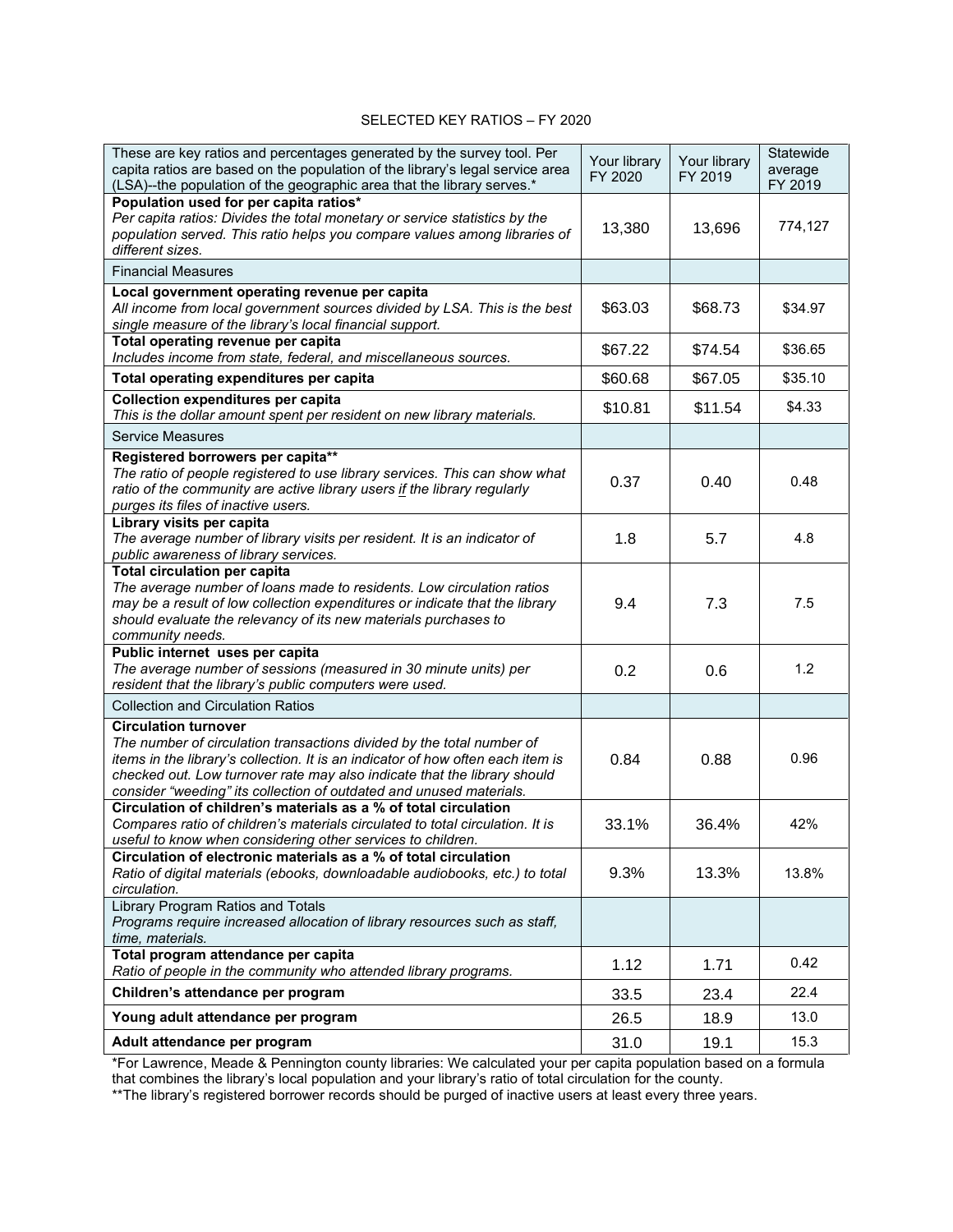STATE NOTES (attached to individual questions on the annual report form)